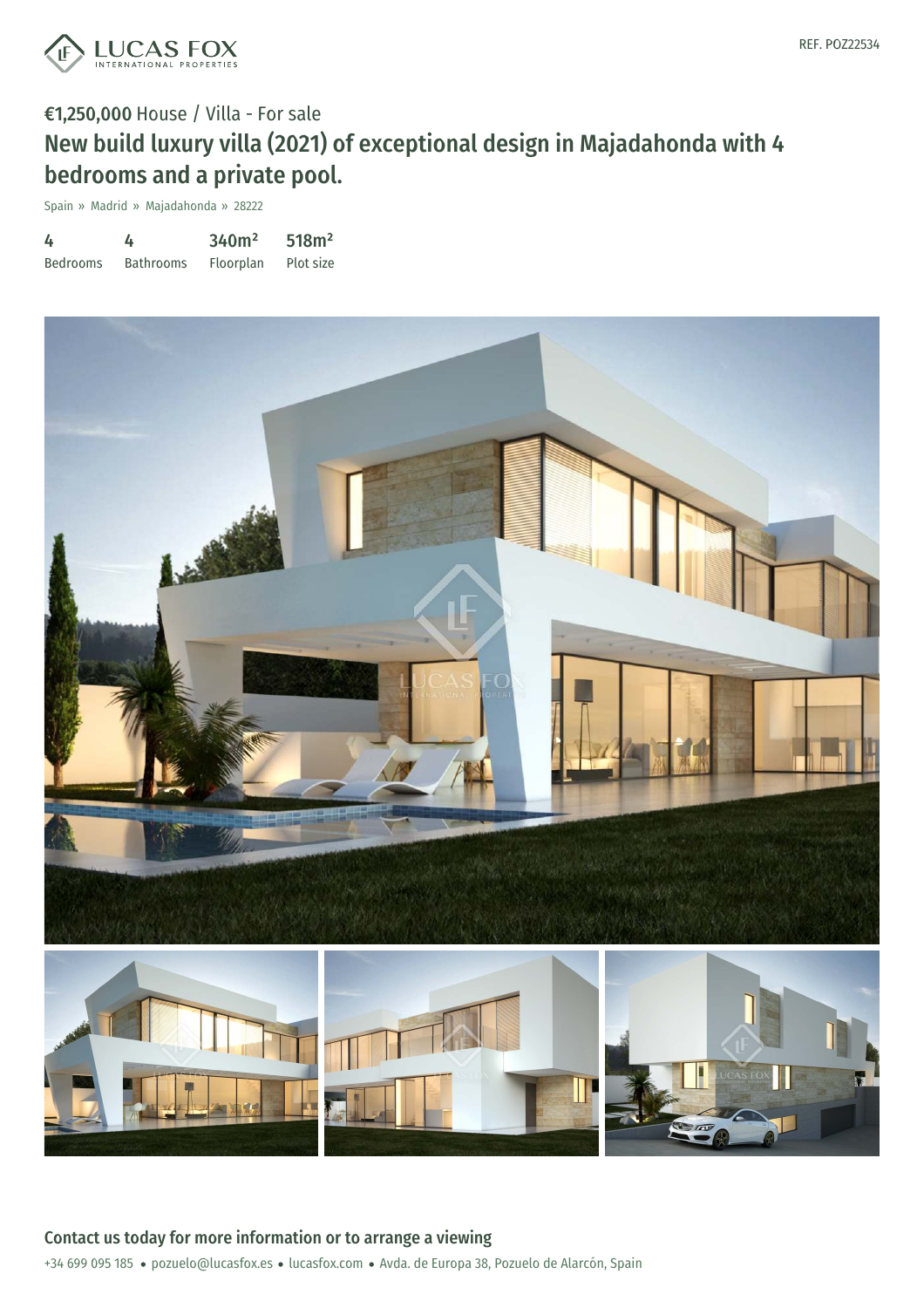

# €1,250,000 House / Villa - For sale New build luxury villa (2021) of exceptional design in Majadahonda with 4 bedrooms and a private pool.

Spain » Madrid » Majadahonda » 28222

| 4               | 4                | 340m <sup>2</sup> | 518m <sup>2</sup> |
|-----------------|------------------|-------------------|-------------------|
| <b>Bedrooms</b> | <b>Bathrooms</b> | Floorplan         | Plot size         |

### **OVERVIEW**

## New build villa in the extraordinary area of the Satellites, Majadahonda, with independent plot and private pool.

Lucas Fox International Properties presents exclusively this new detached house on an extraordinary plot of 518 m<sup>2</sup>. It is a modern, original and contemporary design construction, with a garden and private pool.

The house has excellent quality finishes and is the type of property that is in high demand on the current market. Great care has been taken over the smallest details in the design, aesthetics and optimisation of natural light. The result is an elegant house which is very bright and with a welcoming design and atmosphere.

The project offers you the possibility to customise the house to your liking: you can adapt the interior layout, adding or eliminating rooms according to your needs, and choosing the floor and paint finishes.

The house is in a magnificent location, in an exclusive area in development, with a unique environment and close to the centre. The house will have a construction of two floors plus the basement. The main rooms, such as the living room with double height ceiling, will enjoy fantastic views and large outdoor areas of porches and terraces. The house will have a garage with capacity for several cars.

The delivery date of this magnificent villa is scheduled for 2021. Do not hesitate to contact us for further information on this project.



#### [lucasfox.com/go/poz22534](https://www.lucasfox.com/go/poz22534)

Garden, Swimming pool, Private garage, Natural light, Modernist building, Parking, Air conditioning, Alarm, Barbecue, Built-in wardrobes, Domotic system, Double glazing, Equipped Kitchen, Exterior, Fireplace, New build, Playroom, Transport nearby, Views